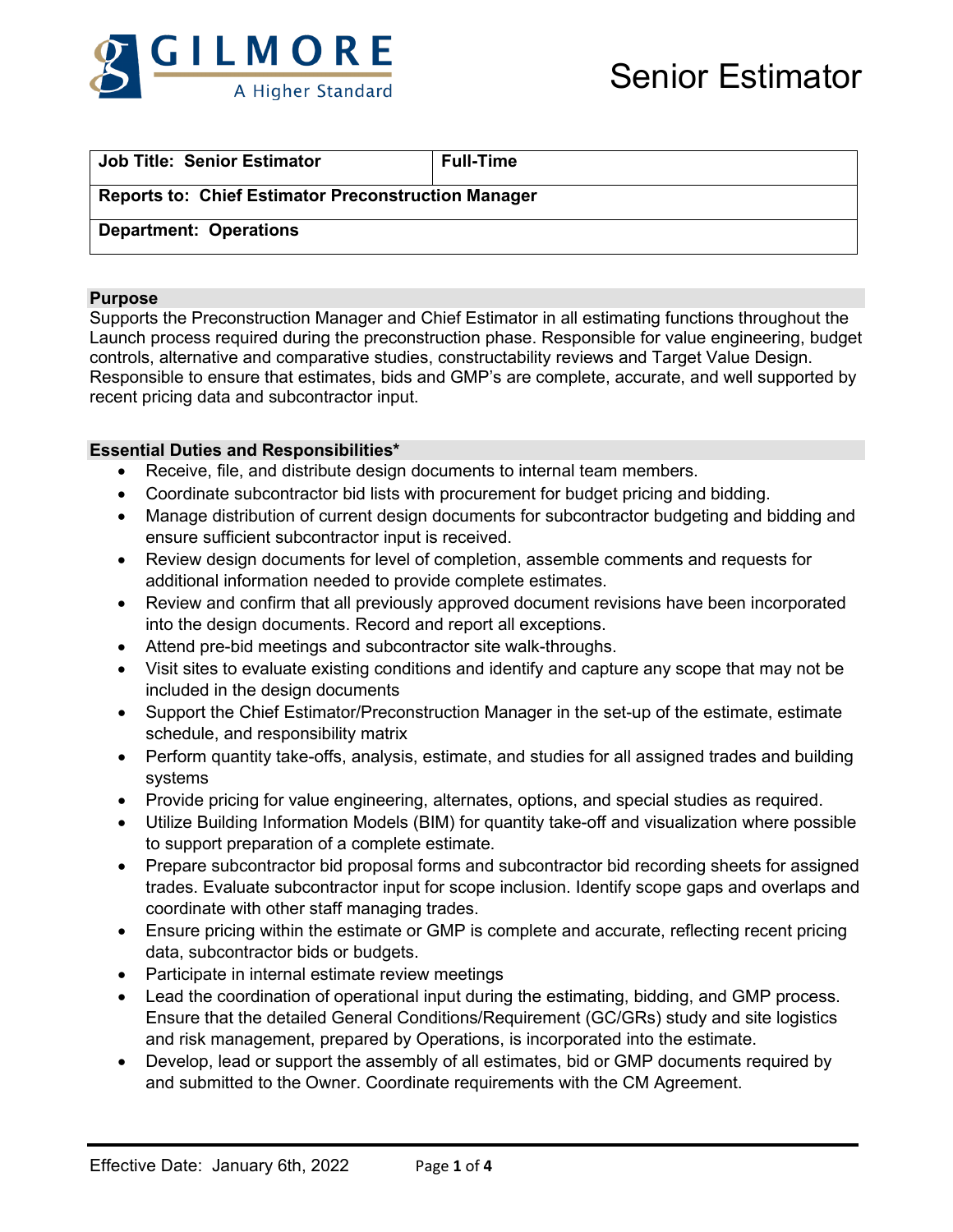

# Senior Estimator

- Actively participate in estimate and GMP review meetings with architects, engineers, and owners and incorporate comments, feedback, and input into revised estimates or GMP's. Assemble revised documents for final submission.
- Take lead role or support role in Lump Sum bids.
- Support the development and enhancement of owner, architect, subcontractor and vendor relations.
- Analyze cost data, unit prices, general conditions and general requirements costs, and information that can be developed and used as a "rule of thumb" for all building systems estimated costs.
- Coordinate with Operations Lead to support preparation, scheduling, evaluating, executing and managing each estimate milestone.
- Coordinate with Lean Manager to develop and execute Pull Plans for design, estimate and GMP schedules.
- Provide input to constructability reviews and coordinate with the Operations Lead to ensure the constructability reviews are completed in a timely manner and incorporated into the milestone estimates, to the extent required by contract.
- Prepare comparison analysis to previous estimate and develop a clear and concise message to explain the variances for each of the project stakeholders.
- Generate, coordinate, and manage Budget Control Reports between each milestone estimate to manage cost events and value engineering opportunities. Provide variance reports for each milestone estimate to communicate scope development.
- Other duties as needed or required.

\*\*To comply with regulations by the American with Disabilities Act (ADA), the principal duties in job descriptions must be essential to the job. To identify essential functions, focus on the purpose and the result of the duties rather than the manner in which they are performed. The following definition applies: a job function is essential if removal of that function would fundamentally change the job.

## **Qualifications**

Bachelor's degree in Engineering, Construction Management, Building Construction or similar, plus two or more years as an Estimator following experience in project engineering, field supervision or purchasing. Knowledge of building construction, materials, systems, market conditions, trade practices. Must have conceptual ability to work with minimum information and quickly develop an understanding of the owner/architect requirements. Should demonstrate imaginative, innovative, and succinct approach to a project. Should have familiarity with the operating procedures and methods of other departments - Procurement, Cost, Accounting, etc. Good leadership, verbal, and written skills. Strong computer skills and a familiarity with Microsoft Office Suite of programs and Gilmore's estimating software. Complete knowledge of the estimating documents and the ability to provide accurate qualitative and quantitative analysis of the documents. Must be able to multitask and meet established deadlines.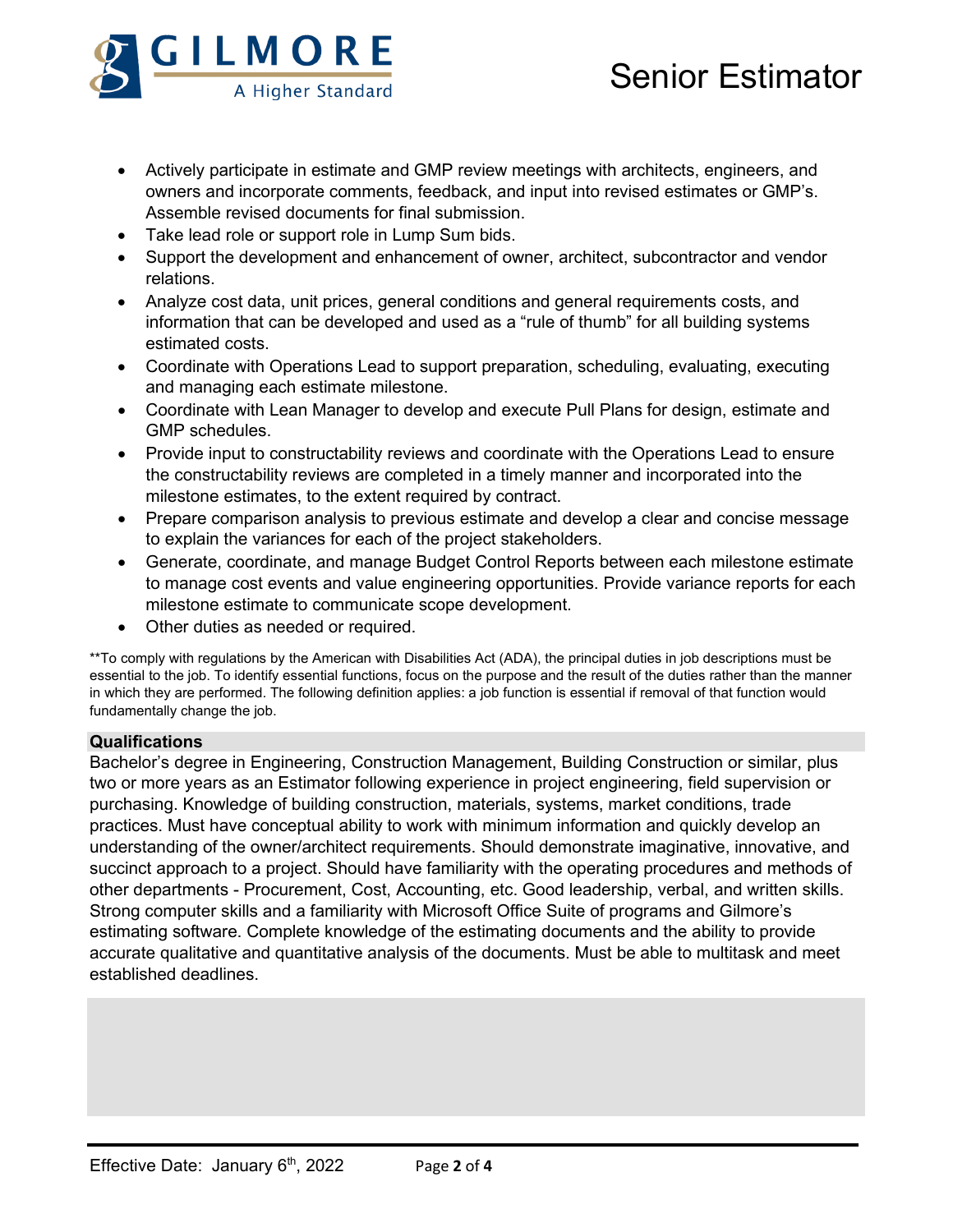

## **Working Conditions**

While performing the duties of this job, the employee regularly works on-site at the construction work site where the employee is exposed to moving mechanical parts; high precarious places; fumes or airborne particles; outside weather conditions and risk of electrical shock. The noise in these work environments is usually moderate to very loud.

May perform other duties as assigned. Where applicable, all activities will include disabled and veterans' organizations.

### **Physical Requirements**

Performance of the required duties will require physical ability to climb permanent and temporary stairs, passenger use of construction personnel hoists, ability to climb ladders and negotiate work areas under construction. Specific vision abilities required by this job include close vision, peripheral vision, depth perception, and the ability to adjust focus. Performing this job requires use of hands to finger, handle, or feel objects, tools or controls, sit, talk and hear, stand, climb, balance, stoop, kneel, crouch, or crawl. Employee must occasionally lift and/or move up to 50 Pounds.

**\_\_\_\_\_\_\_\_\_\_\_\_\_\_\_\_\_\_\_\_\_\_\_\_\_\_\_\_\_\_\_\_\_\_\_\_\_\_\_\_\_\_\_\_\_\_\_\_\_\_\_\_\_\_\_\_\_\_\_\_\_\_\_\_\_\_\_\_\_\_\_\_\_\_\_\_\_\_\_\_\_**

| Approved by:   | $  -$<br>.                   |
|----------------|------------------------------|
| Date approved: | <b>Ath</b><br>2022<br>Januar |

This job description is not to be construed as an exhaustive statement of duties, responsibilities or requirements. Employees will be required to perform any other job-related instructions as requested by their supervisor, subject to reasonable accommodations.

#### **Gilmore Construction is an Equal Opportunity Employer**